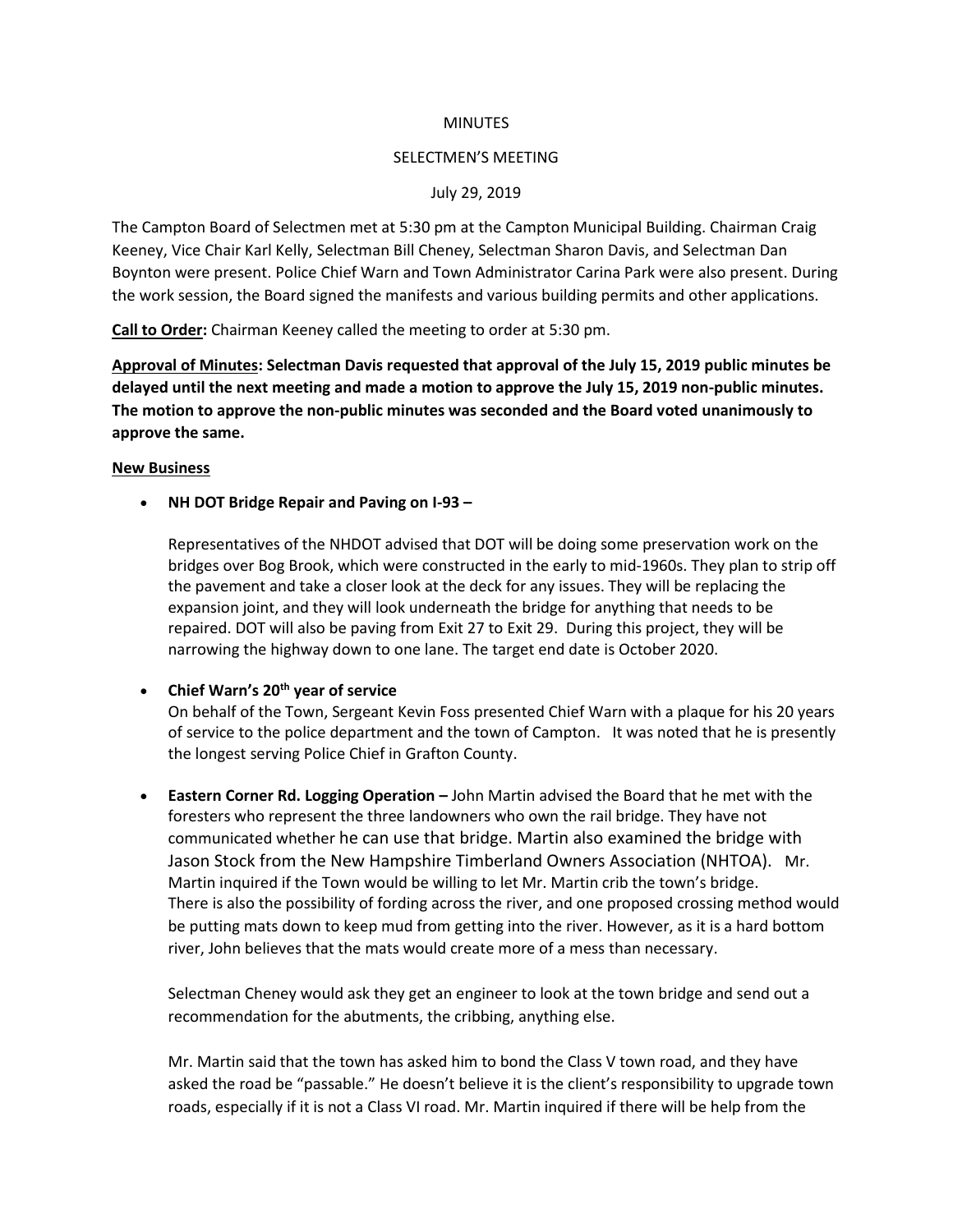Select Board by having several truckloads of gravel spread. Chairman Keeney replied that both parties should go look at it, take some pictures, and then after project completion, determine if there is more damage than before the project began. If so, fixing that damage would be the client's responsibility.

The Board will send a couple members out to look at this road.

# • **Citizen Inquiry – Veterans Memorial**

Paul Yelle came to update the Board on progress with a Veterans' Memorial. There was a committee formed to discuss a Veteran's Memorial to honor all Veterans. Paul shared pictures he took Veteran's Monument at the Blair cemetery.

Kevin Hamilton believes that listing names is a problem because it is nearly impossible to be allinclusive. He proposes a cover-all type memorial and open it up at town meeting to put their idea forward. People could possibly vote on location and there would be a proposed design available. They will ready details for the town meeting in the spring, and keep their committee small for productivity.

# • **Citizen Inquiry – Miclon Road New Construction**

Ryan and Danielle Horne purchased property on Miclon Road, along with another Josh Hatter. As they are not allowed three properties off one driveway, their best option is to create a private road that would come off the town's public road. They hope to get the Board's approval before going through the whole process.

A couple concerns include the width of the road and the frontage. The town requires a 50 foot wide right of way, however, if this road were to remain private, 40 feet wide is acceptable. Chairman Keeney said they have room to build the road up to standard, but it is the right of way portion that would need an adjustment with the abutter, Kim Winders. The easement is entirely on Kim's property, so their decision would depend on whether they plan for this road to ever become a public road. The Winders' have agreed to take their road out of current use.

Danielle Horne pointed out their 200 feet of frontage on the map and explained that they are just not using that as their access point.

Danielle said that the entire Miclon Road is not up to standards, so how would the town expect them to bring their road up to standard? Chairman Keeney replied that it is grandfathered.

Mr. Hatter and the Hornes have filled out building permits to show they are serious. The Hornes are going to have the property logged first to decide on a spot for the house. The logger will start in 2 weeks.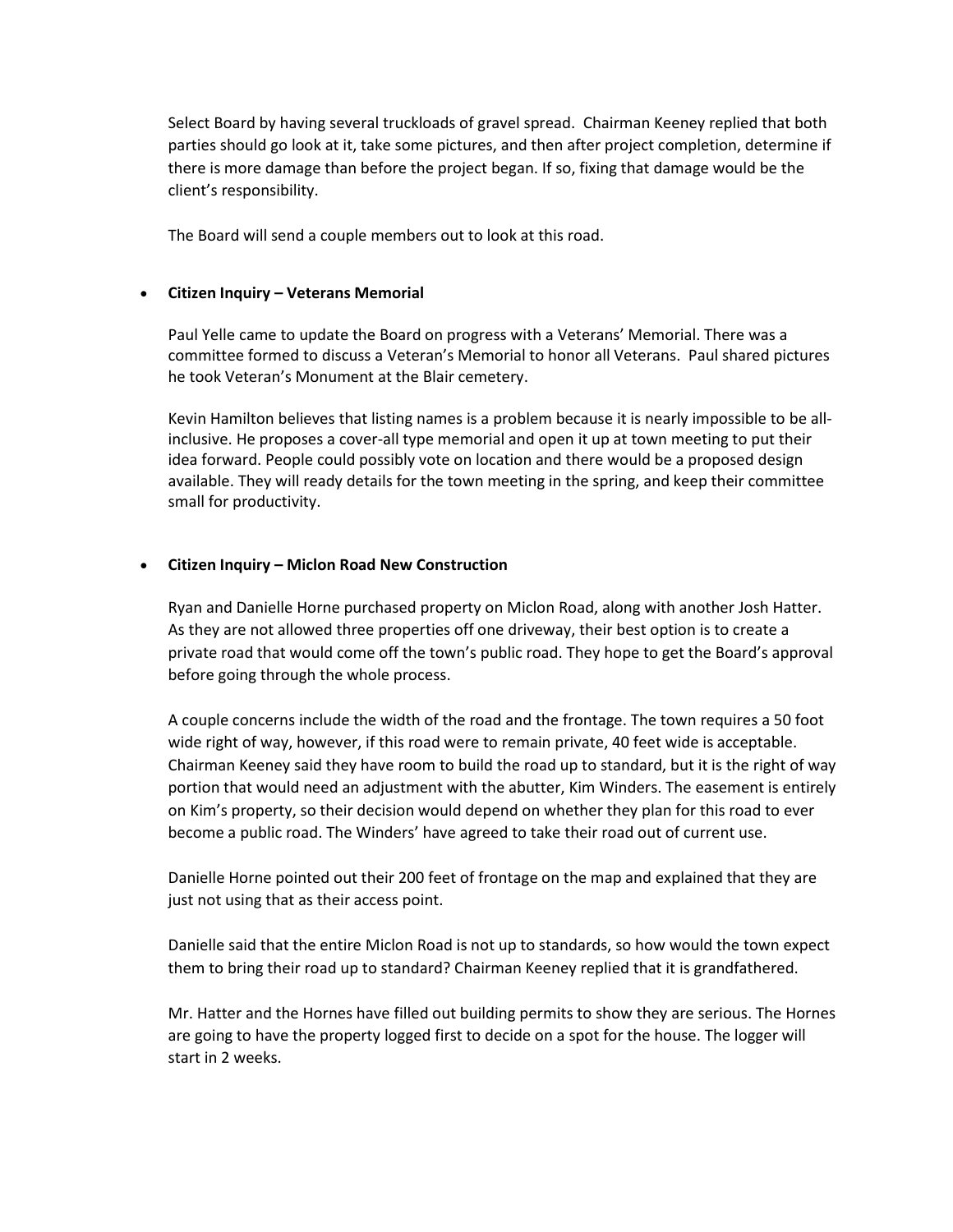Ryan Horne said if Winders takes her road out of current use, the Hornes and Mr. Hatter will pay for the cost of the penalty and the cost of the construction from her house up. Winders also understand that there will be a slight increase in taxes.

Selectman Cheney will go and look at the site.

# **Old Business:**

# • **Policy Review – Complaint Policy & Form and Social Media Policy**

Carina said the complaint form has been revised by the attorneys, and the Social Media Policy is a template from the attorneys as well.

**Selectman Davis made a motion to approve the Complaint Policy. Selectman Kelly seconded the motion, the Board voted all in favor, and the motion carried.**

**Selectman Davis made a motion to approve the Social Media Policy as written. Selectman Cheney seconded the motion, the Board voted all in favor, and the motion carried.**

# • **Transfer Station Renovations**

Selectman Boynton said that we need three bids at least, and said that we should not meet with the Thornton Selectmen until we have three bids. Carina advised that the Town of Thornton put this out in 2017 for bid, however she doesn't believe it has been re-bid.

At their upcoming meeting, the Board agreed they need to talk with Thornton about their longterm plan in addition to the simple infrastructure upgrades (i.e. a ten-year plan). They will address recycling, the current recycling process, and where Thornton sees recycling going in the future.

### **Correspondence:**

Thornton has recently given conditional approval to the Owl's Nest for an application for site plan review. This review entails construction of a lake, roads, and a maintenance/cold storage facility. Horizons' engineer sent out an email stating what they are doing to move forward and then Thornton stepped in to say that it did not approve everything in the plan.

The town has received a check from the George Durgin Trust for the amount of \$9,418.10. Since its inception, the Town has received \$304,854.00 from this trust.

The town has received correspondence from Governor Chris Sununu stating he has vetoed the state budget. They've also received a plan in which he hopes to come to a compromise.

The town has received a premium holiday from Primex for \$1,804.34. This is based on financial results from 2018. They will be taking this off the 2019 bill.